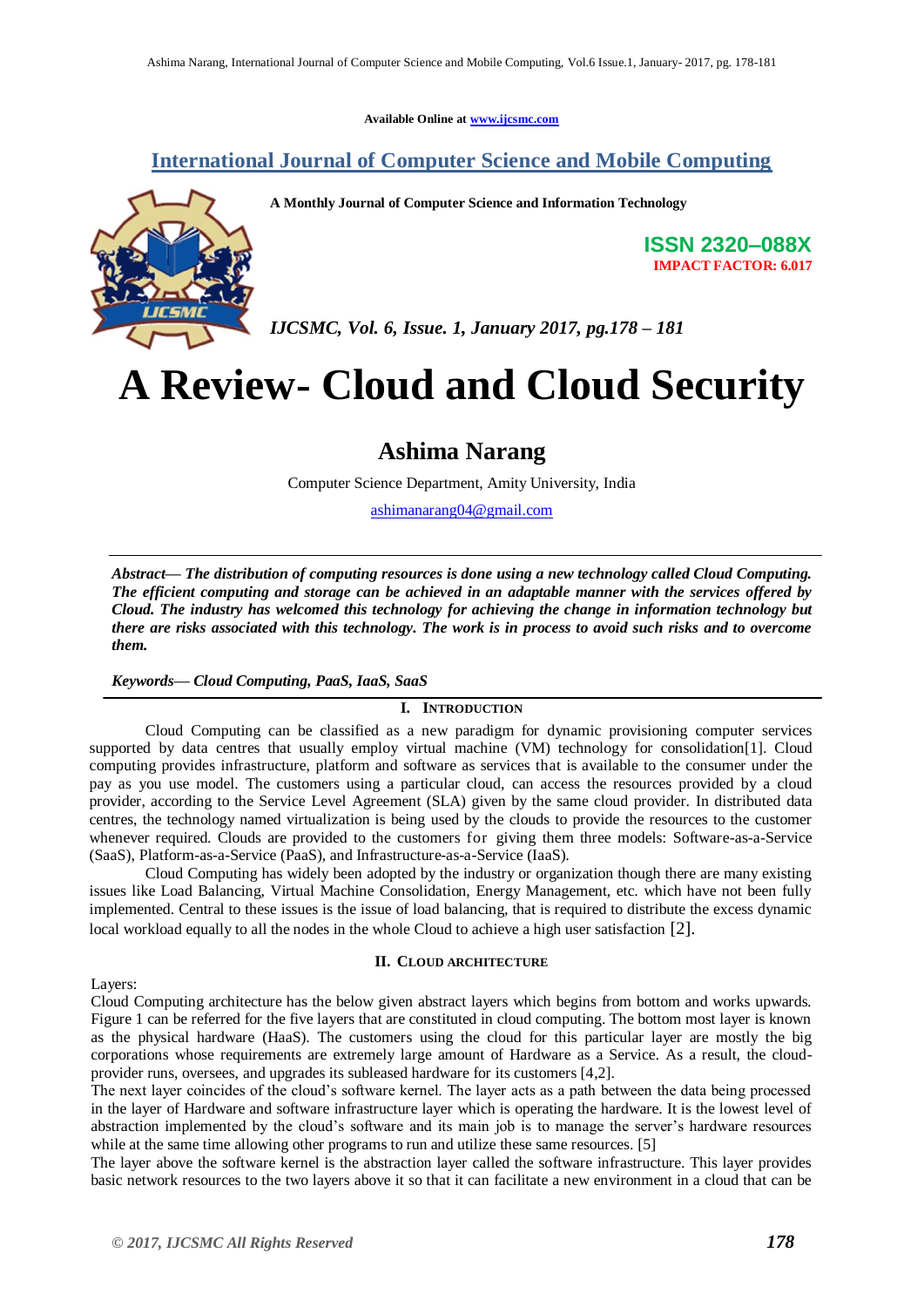delivered to end users as an IT services. The services offered in the software infrastructure layer can be divided into three different categories: Computational resources (IaaS), data storage, and communication [5].



Figure: 1 Cloud Computing Architecture

#### **III.SERVICES PROVIDED BY CLOUD**

The services provided by Cloud also divide it into different types of Cloud. For understanding more about cloud, the services provided by cloud may be given as follows:

*Platform as a service (PaaS):* This provides environment for applications, development of various preparation tools etc. It provides the runtime environment that controls the applications. This type of Cloud, primarily aims to manage the storage, servers and information systems. It aims to facilitate the management problems related to the application development and also helps the customers.

*Infrastructure as a Service (IaaS):* This provides the elementary resources access such as virtual machinery, storage, physical machinery etc. The manageable things can be the operating system, application, chosen network elements, application. It actually provides the processing, networks, storage and essential resources for the user.

*Software as a service (SaaS):* This model provides one o use the application as a service to the users. The network, operating system, servers, storage or applications are not managed by the user. The environment is provided for the software distribution.

#### **IV.CLOUD DEPLOYMENT MODELS**

There are four different types of cloud deployment models which can be named as Public Cloud, Private Cloud, hybrid cloud and community cloud. The details of these types may be given as follows:

*Public Cloud:* A cloud infrastructure is managed by a third party and is provided to many customers and which is beyond the firewall of the company. The infrastructure provided, can be used by more than one enterprise at the same time and the resources can be provisioned by users dynamically. The cloud providers are responsible for the management, provisioning, installation and maintenance of the cloud. The cloud providers solely manage and host these clouds. The under usage of the resources are eliminated and the Customers only pay for the resources they use. As the consumers have very less control over the infrastructure, processes requiring powerful security and regulatory compliance which are always not a good fit for public clouds. In this model, there are no restrictions applied on the access and authorization and authentication techniques cannot be used. Public cloud providers such as Google or Amazon offer an access control to their clients. Examples of a public cloud include Microsoft Azure, Google App Engine.

*Private cloud:* This type of cloud can be owned or rented and managed by the organization itself or somebody not from the organisation that is the third party and exist at on-premises or off-premises. When compared to the public cloud, It is more expensive and secure than it. There are no additional security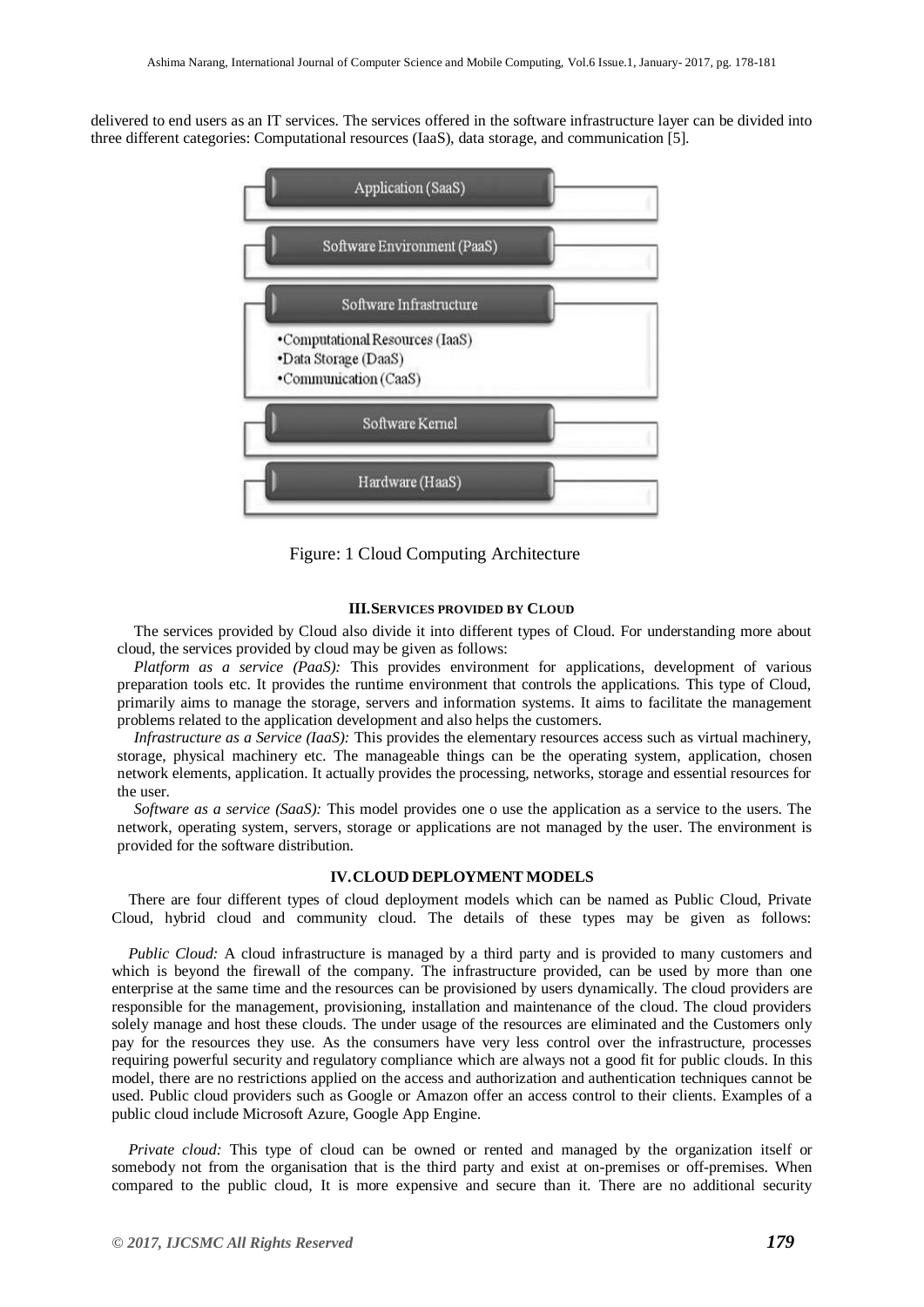regulations, legal requirements or bandwidth limitations are there in private cloud that can be present in a public cloud environment also but by using a private cloud, there is control of the infrastructure and improved security at the end of cloud service providers and the clients have optimized, since the user's access and the networks used are restricted. One of the best examples of a private cloud is Eucalyptus Systems.

*Hybrid Cloud:* It is a combination of two or more cloud deployment models, linked in such a way that data transferred, takes place between the two different clouds without affecting each other. These clouds would typically be generated by the enterprise and responsibilities for management would be split amongst the enterprise and the cloud provider. In this model, a company can outline the goals and needs of services [7]. A well-constructed hybrid cloud can be useful for providing secure services such as receiving customer payments, as well as those that are secondary to the business, such as employee payroll processing. The major flaw in the hybrid cloud is the difficulty in creating and governing such a solution effectively. Services from different sources must be obtained and provisioned as if they originated from a single location, and interactions between private and public components can make the implementation even more complicated. These can be any type of a cloud combination i.e. private, community or public clouds which may be linked by a proprietary or standard technology that provides portability of data and applications among the composing clouds. An example of a Hybrid Cloud includes Amazon Web Services (AWS).

*Community Cloud*: Infrastructure shared by several organizations for a shared cause and may be managed by a third party service provider or them and rarely offered cloud model. These clouds are based normally on an agreement between business organizations which are related such as banking or educational organizations. A cloud environment operating according to this model may exist locally or remotely. An example of a Community Cloud includes Facebook .

#### **V. ISSUES IN CLOUD WITH SECURITY**

Cloud computing has number of possibilities and challenges come across. Security of Cloud is considered to be the most critical point to be considered. The approach to Cloud computing security is very vast and dynamic. The location of the data is a major issue in the security of Cloud computing. One of the important flexibilities for cloud computing is Location transparency, which is security threat at the same time. Cloud users personal data security is thus a concern in a cloud computing environment [10, 11]. The strategic policies of the cloud service provider are of highest significance [12] as the technical security solely is not adequate to address the problem. Trust is another issue which is raised for the security concerns to use cloud service [13] for the reason that it is directly related to the authenticity and credibility of cloud computing environment. Trust in cloud might be dependent on a numerous number of different factors among which some are automation management, human factors, processes and policies [13]. It is most influential soft factor that is driven by security issues inherent in cloud computing to a great extend. The attacks that are applicable to the computer networks and the data in transit equally applies to cloud based services – few of them in this category are the man- in –the middle attack, phishing, eavesdropping, sniffing and other similar attacks. DDoS (Distributed Denial of Service)attack is one common yet major attack for cloud computing infrastructure [14]. The security of the virtual machine will define the integrity and level of security of a cloud environment to greater extent [15].

Thus, in cloud computing context, a security concern is always some type of risk but any risk cannot be judged blindly to be a concern of security. Allocation of responsibilities among the parties involved in the cloud computing infrastructure might result inconsistency experience which might lead to a security vulnerabilities situation eventually. Any security tools or any other kind of software that are used in a cloud environment might have loopholes in security which would pose in turn as security risks in the infrastructure of cloud itself. The cloud existing as a contemporary cloud based services have been found to suffer from vulnerability issues with the existence of possible loopholes in security that could be exploited by an attacker. The approach by which the cloud computing is done has made it prone to both network security issues and information security [15].

#### **VI.CONCLUSIONS**

Cloud computing as of now we know that it refers to the sustained storage and the advanced sharing of data over the internet. But, the threats from the security is embedded in cloud computing approach is proportional to the offered advantages directly. Also, it allows the users to store the data privately as per the requirement. Various methods for computation and strategies in cloud computing for different functioning are elaborated. Every person who accesses the internet does not use the applications of cloud properly so that the use of cloud can be efficient. This is because of the threats to the entire concept of Cloud computing and its security which creates the doubt in user's mind to use and rely upon the services being provided. Security issues may be of any kind. There are new security techniques being added to the list of different techniques already being used to reduce the risks in cloud. But still there are many more hindrances and computational problems that are and